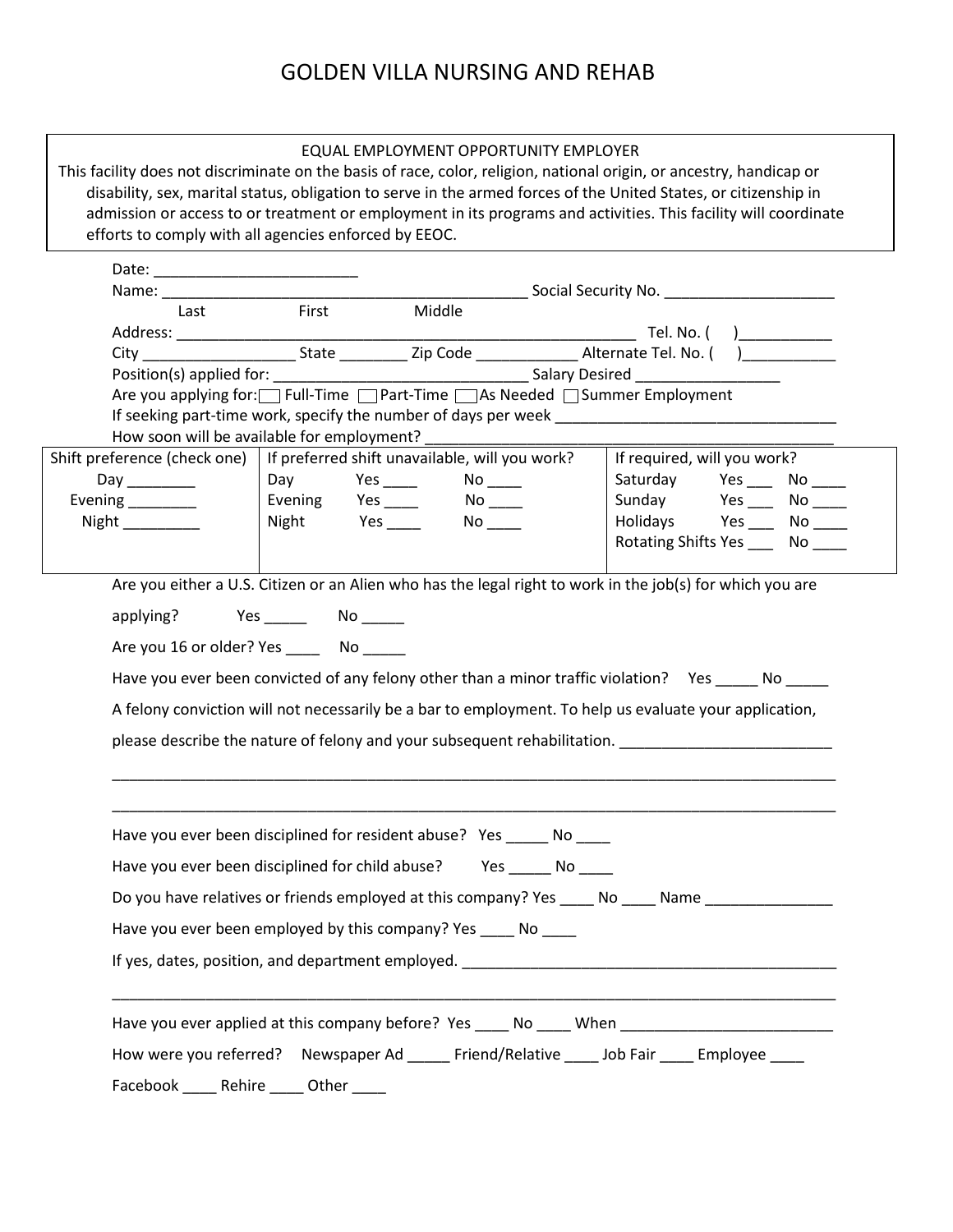| Beginning with your current or last employer, list the last four positions of employment held by date |                              |                         |                              |  |  |
|-------------------------------------------------------------------------------------------------------|------------------------------|-------------------------|------------------------------|--|--|
| Name of Employer                                                                                      |                              |                         | <b>Telephone Number</b>      |  |  |
| Address                                                                                               | City                         | State                   | Zip                          |  |  |
| When may this employer be contacted?                                                                  |                              |                         | Name and Title of Supervisor |  |  |
|                                                                                                       |                              |                         |                              |  |  |
| Dates                                                                                                 | Hours/Week                   |                         | <b>Position Held</b>         |  |  |
| From ___________ To ___________                                                                       |                              |                         |                              |  |  |
| <b>Starting Salary</b>                                                                                | <b>Ending Salary</b>         |                         | Reason for Leaving           |  |  |
| <b>Duties</b>                                                                                         |                              |                         |                              |  |  |
| Name of Employer                                                                                      |                              |                         | <b>Telephone Number</b>      |  |  |
| Address                                                                                               | City                         | State                   | Zip                          |  |  |
| When may this employer be contacted?                                                                  | Name and Title of Supervisor |                         |                              |  |  |
| Dates                                                                                                 | Hours/Week                   |                         | <b>Position Held</b>         |  |  |
|                                                                                                       |                              |                         |                              |  |  |
| <b>Starting Salary</b>                                                                                | <b>Ending Salary</b>         |                         | Reason for Leaving           |  |  |
| <b>Duties</b>                                                                                         |                              |                         |                              |  |  |
| Name of Employer                                                                                      |                              | <b>Telephone Number</b> |                              |  |  |
| Address                                                                                               | City                         | State                   | Zip                          |  |  |
| When may this employer be contacted?<br>Name and Title of Supervisor                                  |                              |                         |                              |  |  |
|                                                                                                       |                              |                         |                              |  |  |
| Dates                                                                                                 | Hours/Week                   |                         | <b>Position Held</b>         |  |  |
| $From$ __________ To ___________                                                                      |                              |                         |                              |  |  |
| <b>Starting Salary</b>                                                                                | <b>Ending Salary</b>         |                         | Reason for Leaving           |  |  |
| <b>Duties</b>                                                                                         |                              |                         |                              |  |  |

**Granting and continued employment is conditioned upon receipt of favorable references.**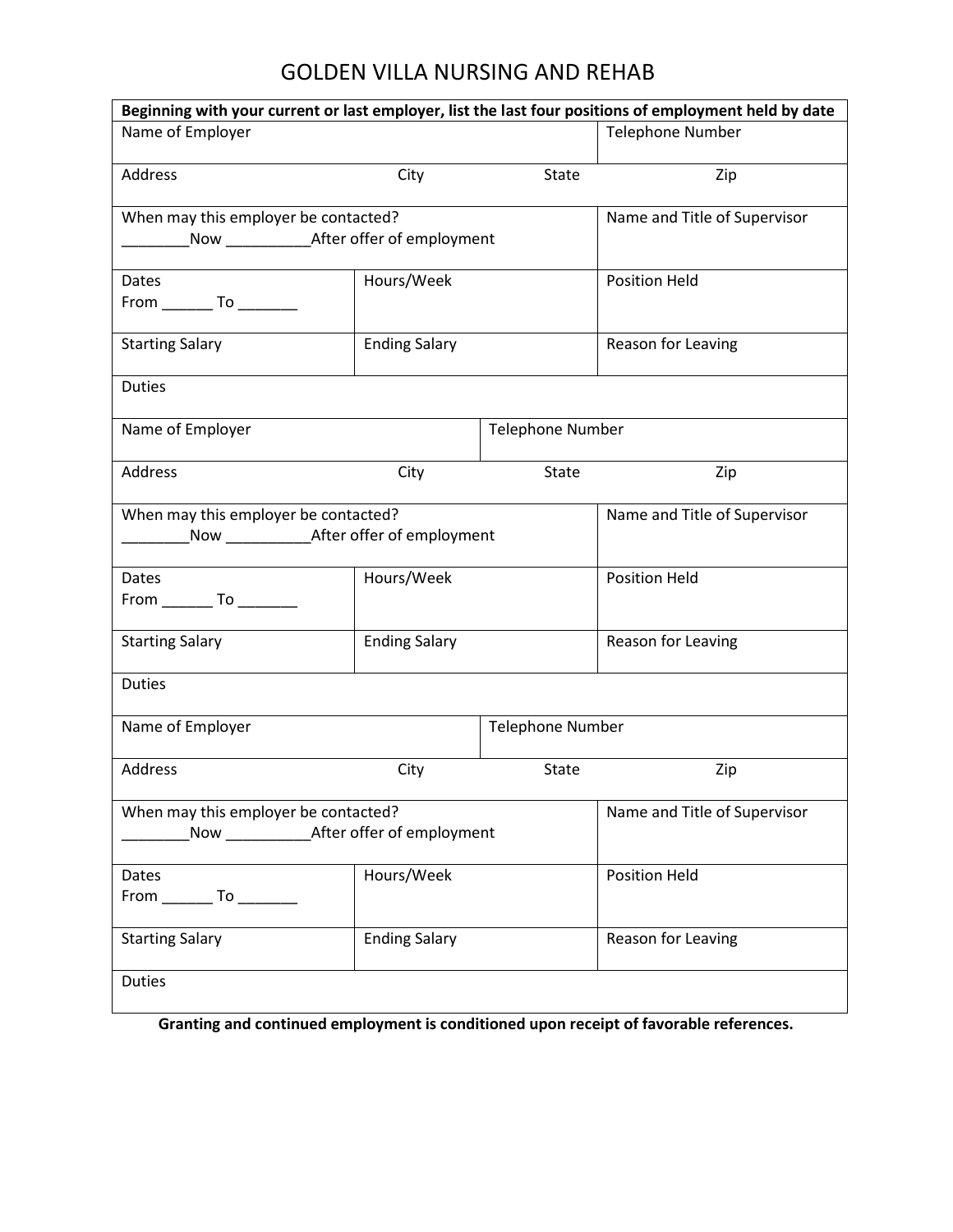$D.O.B.$ 

### DPS Computerized Criminal History (CCH) Verification (Agency Copy)

I, \_\_\_\_\_\_\_\_\_\_\_\_\_\_\_\_\_\_\_\_\_\_\_\_\_\_\_\_\_\_\_\_\_ have been notified that a computerized criminal history (CCH) verification check will be performed by accessing the Texas Department of Public Safety Secure Website and will be based on name and D.O.B information I supply.

Because the name based information is not an exact search and only fingerprint record searches represent true identification to criminal history, the organization (as listed below) conducting the criminal history check is not allowed to discuss any information obtained using this method, therefore the agency may offer the opportunity to have a fingerprint search performed to clear any misidentification based on the name search, if the search provides a criminal report I know could not be mine.

For the fingerprinting process I will be required to submit a full and complete set of my fingerprints for analysis through the Texas Department of Public Safety AFIS (Antomated Fingerprint Identification System). I have been made aware that in order to complete this process I must have the correct fingerprinting (FAST) form from this agency, make an online appointment, submit a full and complete set of my fingerprints, and pay a fee of \$24.95 to the fingerprinting services company, L1Enrollment Services.

Once this process is completed and the agency receives the data from DPS, the information on my fingerprint criminal history record may be discussed with me. (This copy must remain of file by your agency. Required for future DPS Audits)

| $\boldsymbol{\mathsf{X}}$                             | <b>Agency Use</b><br>Please check and Initial each Applicable Space |  |  |  |  |
|-------------------------------------------------------|---------------------------------------------------------------------|--|--|--|--|
| Signature of Applicant or Employee                    | <b>CCH Report Printed:</b>                                          |  |  |  |  |
| Date                                                  | Yes No<br>Initial                                                   |  |  |  |  |
| Golden Villa <b>Carl Colden</b><br><b>Agency Name</b> | Purpose of CCH: _______                                             |  |  |  |  |
| Pamela Allen                                          | Hire Not Hired _____ ______<br>Initial                              |  |  |  |  |
| <b>Agency Representative Name</b>                     | Date Printed <u>___</u> ______<br>Initial                           |  |  |  |  |
| X<br>Signature of Agency Representative               | Destroyed Date: ____________ _______ Initial                        |  |  |  |  |
|                                                       |                                                                     |  |  |  |  |

Date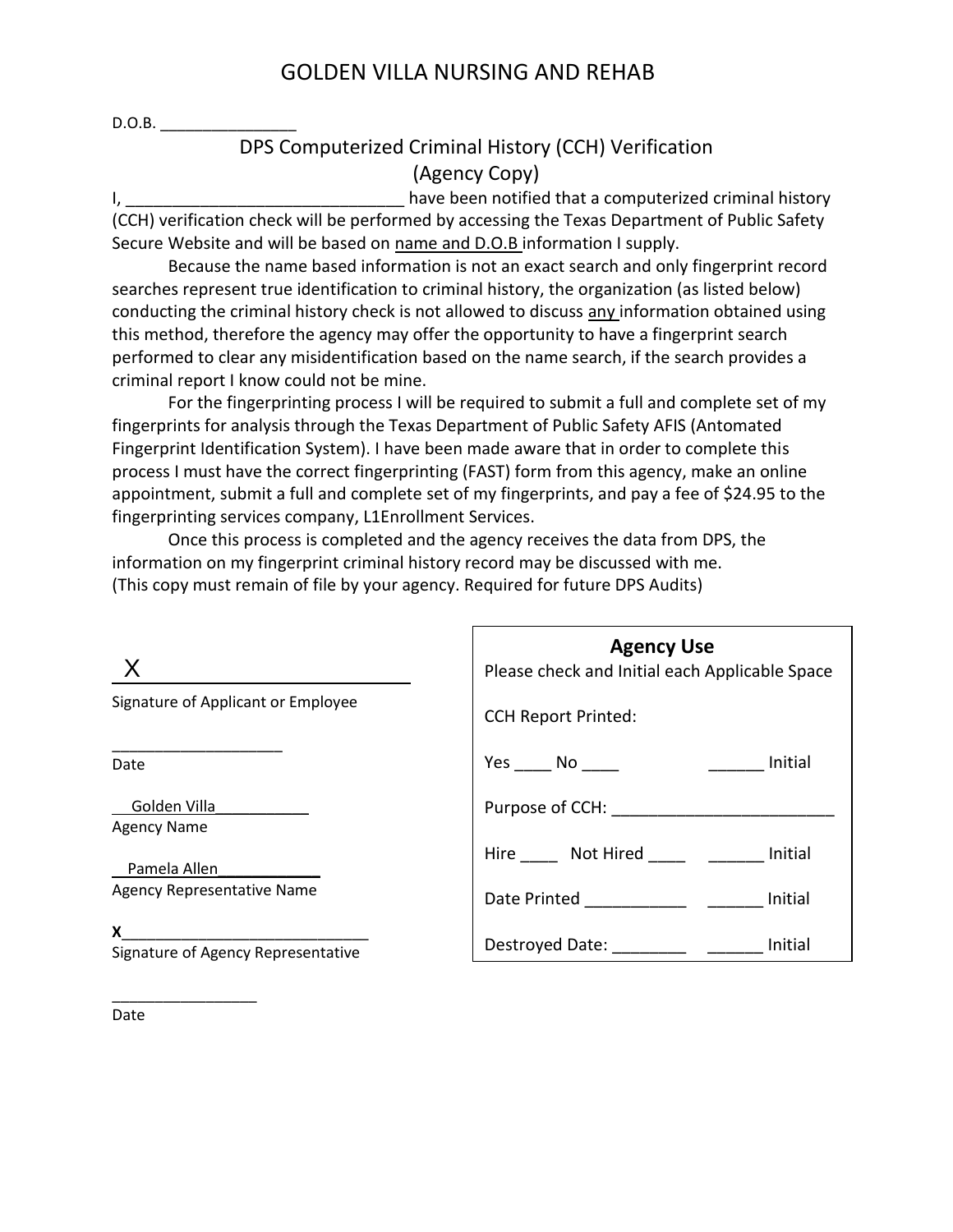| School<br>Name and Address<br>Course of Study<br>Circle Last Year<br>List Diploma, Degree(s)<br>Completed<br>Obtained<br><b>High School</b><br>1234<br>1234<br>5678<br>College(s)<br>Other<br>Language Skills: (Other than English)<br>Please identify other languages that you speak _________<br>Write _________________Read _________________, Including sign language _________________________________.<br>Typing approximate WPM ___________, Shorthand: Approx. WPM ___________<br>Word Processing: $\Box$ Yes $\Box$ No<br>What word processing equipment are you familiar with? __________________________<br>List business, hospital, or industrial equipment operated<br>PROFESSIONAL LICENSES AND/OR CERTIFICATIONS<br>Are you:<br>Currently CRegistered No. __________ CLicensed No. ________<br>$\Box$ Certified No.<br>Licensure<br>Certification<br>J Registration<br>Eligible<br>IF LICENSED, REGISTERED, OR CERTIFIED | <b>Record of Education</b> |  |  |  |  |  |  |
|-----------------------------------------------------------------------------------------------------------------------------------------------------------------------------------------------------------------------------------------------------------------------------------------------------------------------------------------------------------------------------------------------------------------------------------------------------------------------------------------------------------------------------------------------------------------------------------------------------------------------------------------------------------------------------------------------------------------------------------------------------------------------------------------------------------------------------------------------------------------------------------------------------------------------------------------|----------------------------|--|--|--|--|--|--|
|                                                                                                                                                                                                                                                                                                                                                                                                                                                                                                                                                                                                                                                                                                                                                                                                                                                                                                                                         |                            |  |  |  |  |  |  |
|                                                                                                                                                                                                                                                                                                                                                                                                                                                                                                                                                                                                                                                                                                                                                                                                                                                                                                                                         |                            |  |  |  |  |  |  |
|                                                                                                                                                                                                                                                                                                                                                                                                                                                                                                                                                                                                                                                                                                                                                                                                                                                                                                                                         |                            |  |  |  |  |  |  |
|                                                                                                                                                                                                                                                                                                                                                                                                                                                                                                                                                                                                                                                                                                                                                                                                                                                                                                                                         |                            |  |  |  |  |  |  |
|                                                                                                                                                                                                                                                                                                                                                                                                                                                                                                                                                                                                                                                                                                                                                                                                                                                                                                                                         |                            |  |  |  |  |  |  |
|                                                                                                                                                                                                                                                                                                                                                                                                                                                                                                                                                                                                                                                                                                                                                                                                                                                                                                                                         |                            |  |  |  |  |  |  |
|                                                                                                                                                                                                                                                                                                                                                                                                                                                                                                                                                                                                                                                                                                                                                                                                                                                                                                                                         |                            |  |  |  |  |  |  |
|                                                                                                                                                                                                                                                                                                                                                                                                                                                                                                                                                                                                                                                                                                                                                                                                                                                                                                                                         |                            |  |  |  |  |  |  |
|                                                                                                                                                                                                                                                                                                                                                                                                                                                                                                                                                                                                                                                                                                                                                                                                                                                                                                                                         |                            |  |  |  |  |  |  |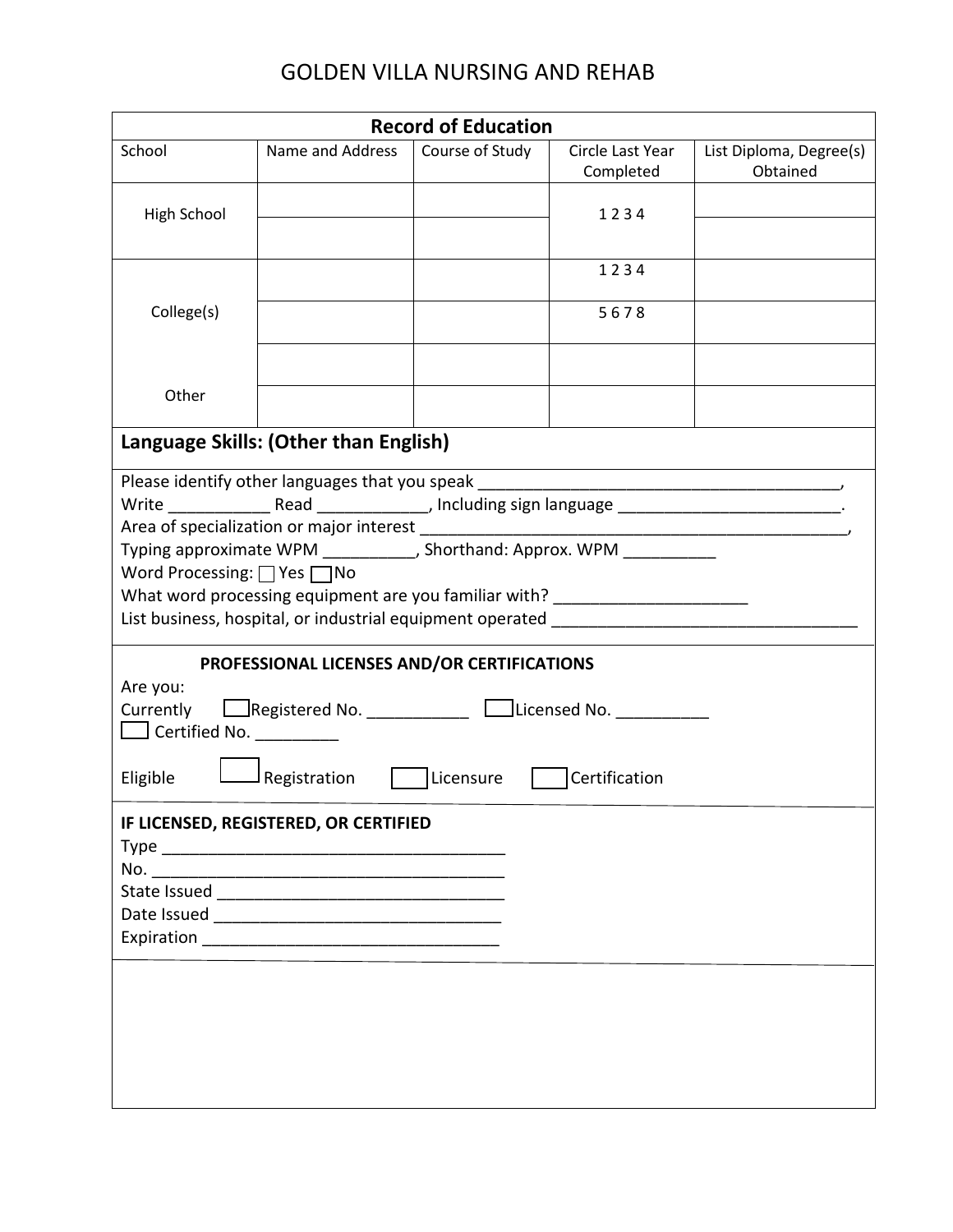| <b>REFERENCES</b><br>(PLEASE COMPLETE IF ONLY ONE OR NO EMPLOYMENT REFERENCES ARE LISTED. REFERENCES<br>SHOULD INCLUDE PERSONS IN ACADEMIC INSTITUTIONS, VOLUNTEER ORGANIZATIONS, ETC. NOT<br>FRIENDS, RELATIVES, OR CLERGY.)                  |              |      |              |             |
|------------------------------------------------------------------------------------------------------------------------------------------------------------------------------------------------------------------------------------------------|--------------|------|--------------|-------------|
| NAME:<br>ADDRESS:<br><b>TELEPHONE:</b><br><b>RELATIONSHIP:</b>                                                                                                                                                                                 |              |      |              |             |
| NAME:<br><b>ADDRESS:</b><br><b>TELEPHONE:</b><br><b>RELATIONSHIP:</b>                                                                                                                                                                          |              |      |              |             |
| NAME:<br><b>ADDRESS:</b><br><b>TELEPHONE:</b><br><b>RELATIONSHIP:</b>                                                                                                                                                                          |              |      |              |             |
| <b>REFERENCE VERIFICATION</b><br>PHONE MAIL                                                                                                                                                                                                    | <b>PHONE</b> | MAIL | <b>PHONE</b> | <b>MAIL</b> |
| DATE MAILED/CALLED: _______________<br>BY WHOM: ______________________________<br>DATE MAILED/CALLED: _______________<br>BY WHOM: _____________________________<br>DATE MAILED/CALLED: ______________<br>BY WHOM: ____________________________ |              |      |              |             |
|                                                                                                                                                                                                                                                |              |      |              |             |
|                                                                                                                                                                                                                                                |              |      |              |             |
|                                                                                                                                                                                                                                                |              |      |              |             |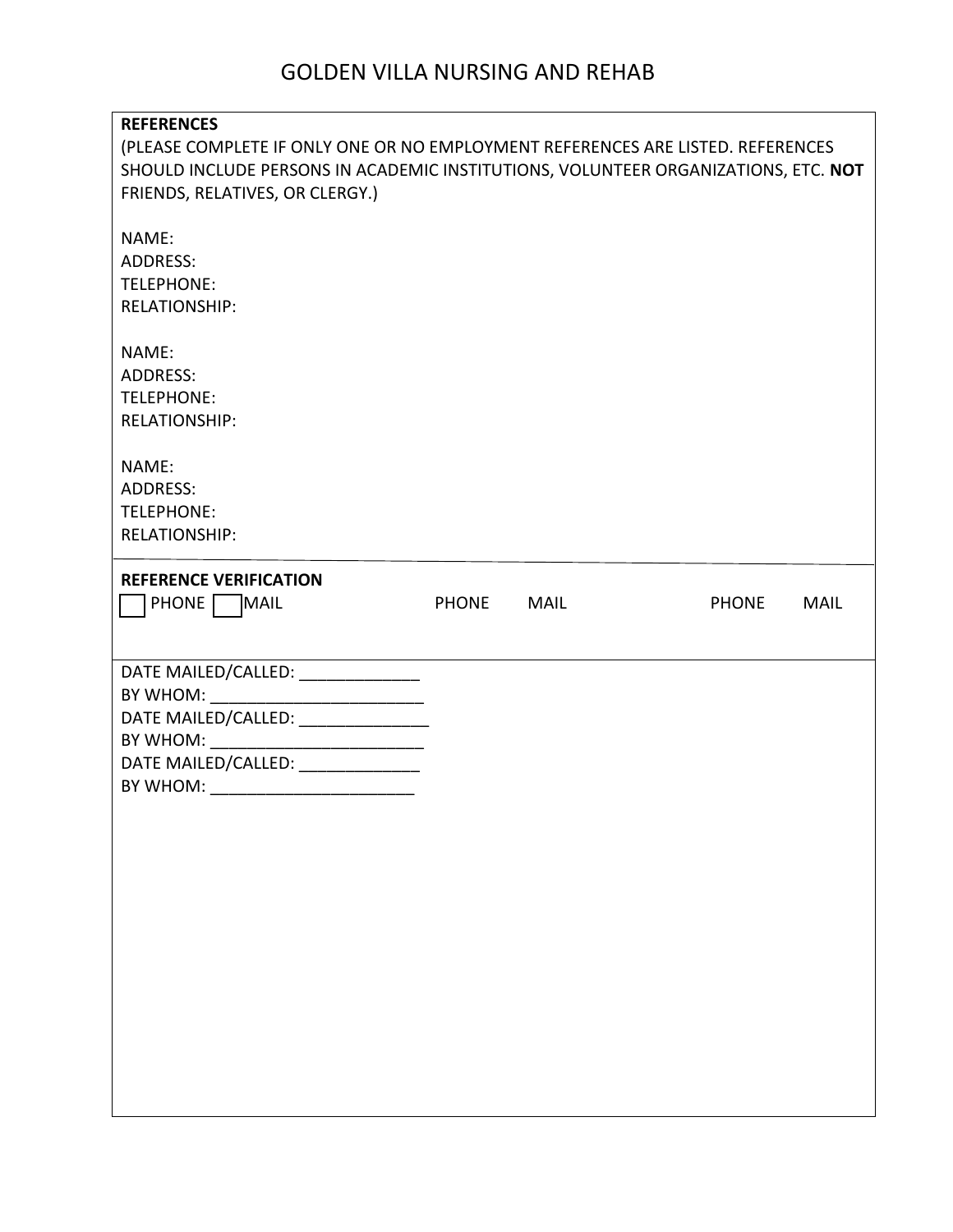#### **RECORD INFORMATION RELEASE TO WHOM IT MAY CONCERN:**

I have applied to **Golden Villa Nursing and Rehab** for employment. To enable **Golden Villa Nursing and Rehab** to properly evaluate my qualifications, I request and authorize you to release and furnish to **Golden Villa Nursing and Rehab** any and all information in your records or files, or within your knowledge, concerning my present and/or past employment with you.

I authorize all persons, schools, current employer, previous employers, and organizations named in this application or provided by me to the facility to provide this facility with any relevant information that may be requested by the facility. I also hereby release all parties seeking and providing information's release, disclosure, maintenance, or use.

X

Signature of applicant

Printed name of applicant

\_\_\_\_\_\_\_\_\_\_\_\_\_\_\_\_\_\_\_\_\_\_\_\_\_\_\_\_\_\_\_\_

\_\_\_\_\_\_\_\_\_\_\_\_\_\_\_\_\_\_\_\_\_\_\_\_\_\_\_\_\_\_\_

Social Security Number

\_\_\_\_\_\_\_\_\_\_\_\_\_\_\_\_\_\_\_\_\_\_

Date

\_\_\_\_\_\_\_\_\_\_\_\_\_\_\_\_\_\_\_\_\_\_\_\_\_\_\_\_ Other name(s) while employed